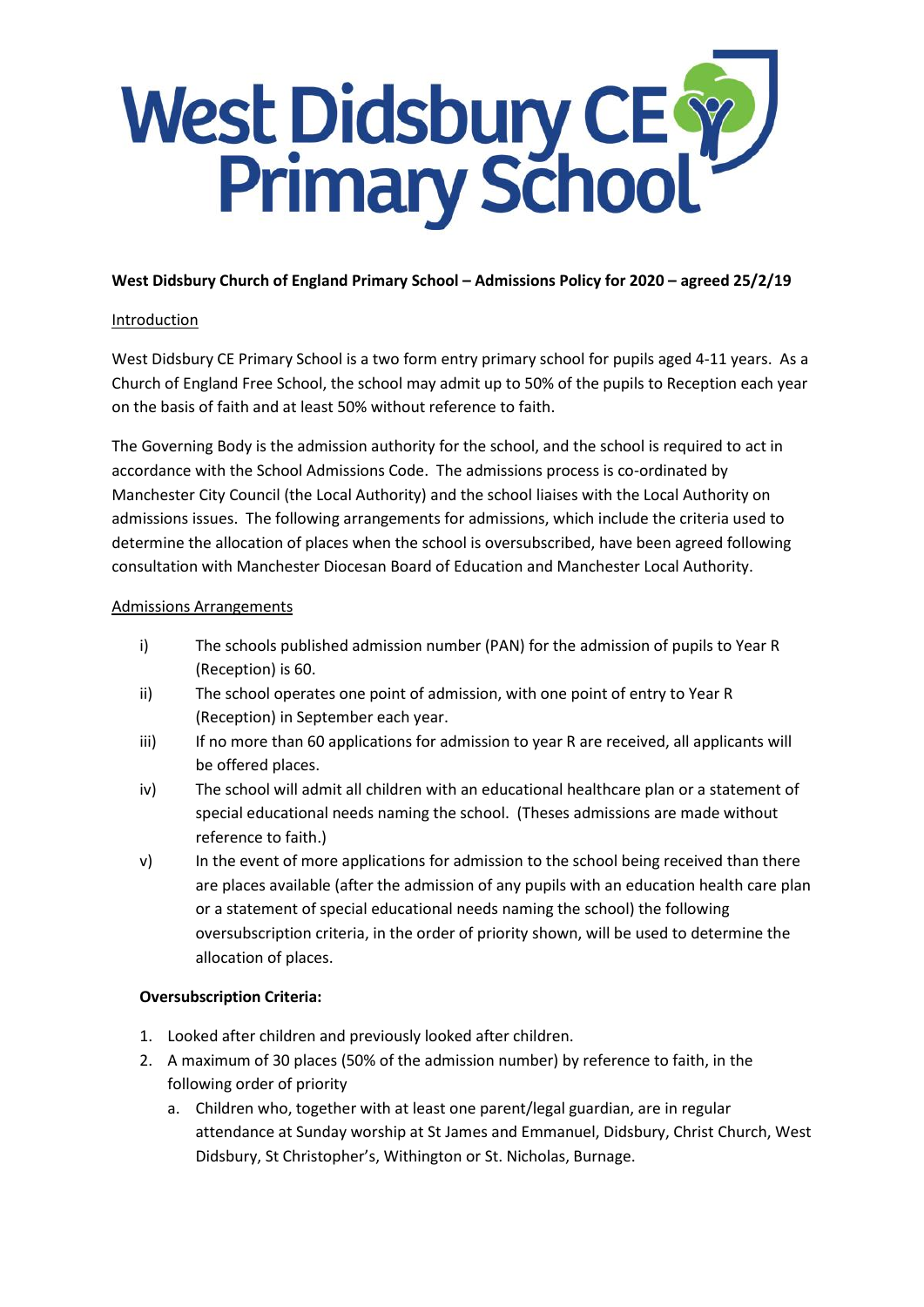- b. Other children who, together with at least one parent/legal guardian are in regular attendance at public worship at a Church which is a member of Churches Together in England (see website for current list [www.cte.org.uk\)](http://www.cte.org.uk/)
- 3. Children who have a brother or sister (sibling) at the school at the time of admission.
- 4. Any other children, with those living closest to the school having priority for admission.

Note 1

Tie-breaks

Criterion 4 ('distance') will be used as a tie-break within criterion 2 if more than 30 children meet the faith criteria.

Those faith applicants not offered a place under criterion 2 will then be considered equally alongside 'non-faith' applicants, under criteria 3 and 4.

Random allocation will be used if applicants live exactly the same distance away from the school and cannot be separated by a distance tie-break.

Note 2

Faith (criteria 2a and 2b)

'Faith applicants' will be determined by regular attendance at public worship.

Applicants for a place under criterion 2(a) or 2(b) should complete the school's Supplementary Information Form. The information on this for will be confirmed by a Church/religious leader's reference.

The following definitions and evidence will be used:

Criterion 2(a) – Regular attendance means a minimum of fortnightly attendance by the child with at least one parent/legal guardian at Sunday worship at St James and Emmanuel, Christ Church, West Didsbury with St Christopher's or St Nicholas, Burnage for at least the year prior to the admission deadline in the year before admission to the school.

Criterion 2 (b) – For other churches that are members of Churches Together in England, regular attendance means a minimum of fortnightly attendance by the child with at least one parent/guardian/carer/grandparent or neighbour at church at public worship for at least the year prior to 1 September in the year before admission to the school. This is verified by the Church/religious leader's reference.

The evidence for criterion 2 will be rechecked with the Church/religious leader immediately prior to the admission deadline date.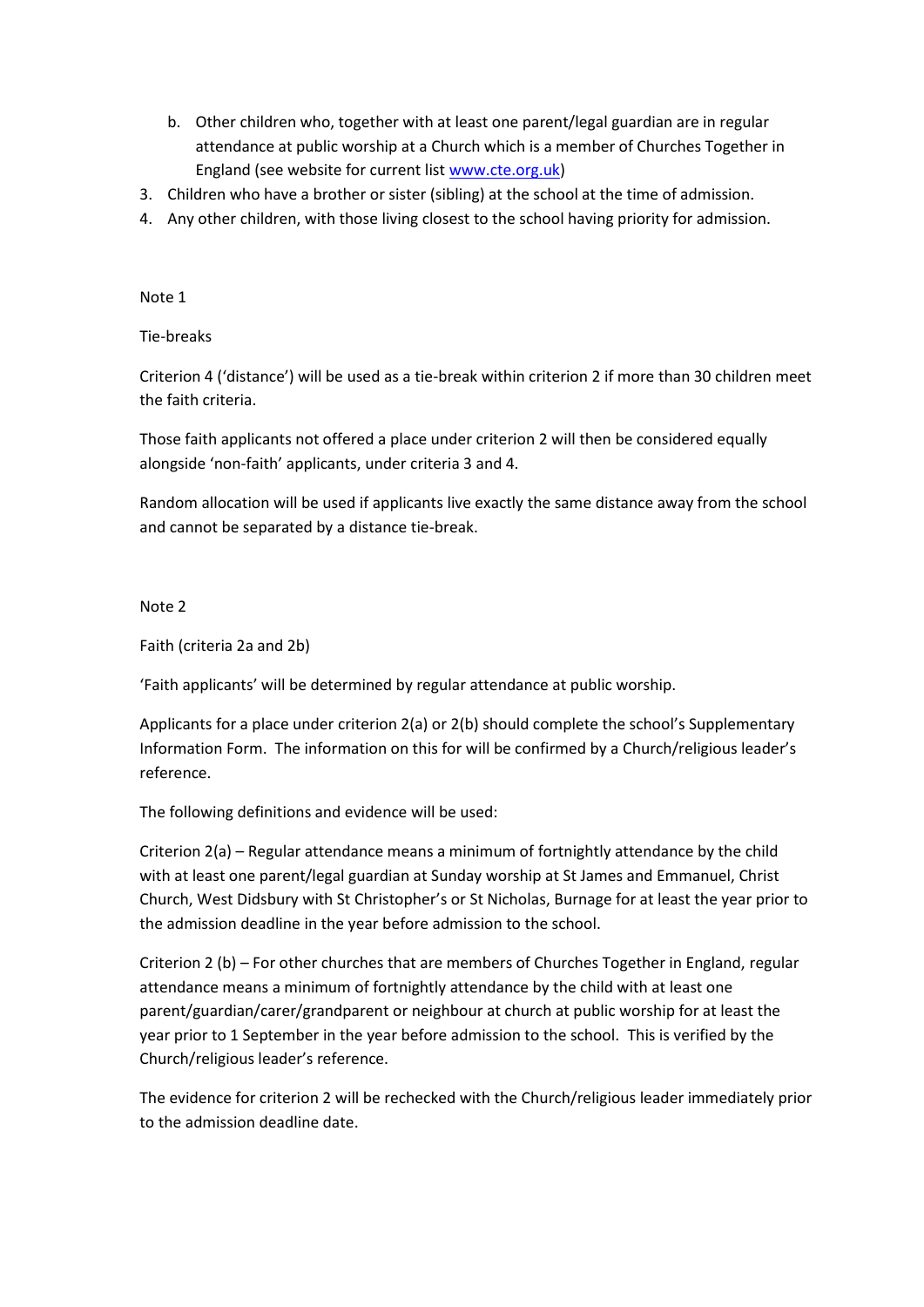Please refer to Appendix A for definitions of terms including "Looked after Children" and "Siblings".

#### Right of Appeal

Where it is necessary for a child to be refused admission, parents/carers will be advised of the reason why admission was refused, their right to appeal, the deadline for lodging an appeal, and the contact details for making an appeal.

Independent School Appeals Service

PO Box 532 Town Hall Manchester M60 2LA Tel: [0161](tel:0161) 234 3038

If parents wish to appeal, they must set out their grounds for appeal in writing. An Independent Appeal Panel will be convened to hear such appeals.

#### Waiting List

When the school receives more applications than there are places available, the above admissions criteria will be used and children who are not admitted will have their names placed on a waiting list. The order of priority on the waiting list will be determined using the above admissions criteria. The date of application is not an admissions criterion, and any late applicants will be added to the waiting list using the above admissions criteria. This means for example that a child who moves into the area could have a higher priority on the waiting list than one who has been on the list for some time. Each time a child is added to the waiting list the priority order will be ranked again in line with the above admissions criteria. If a place becomes available, the place will be offered to the child who is top of the list at that time.

The waiting list will be kept until at least the end of the Autumn Term of each admissions year.

#### Application documents and procedures

All applications for admission to Reception each year must be made on the Local Authorities common application form (CAF). In the September before a child is due to start school the Local Authority will inform parents that the application period is open. Parents can then apply online or request an application form from the Local Authority.

Applications from parents seeking a place for their child within Criterion 2 (a) or 2(b) should be supported by the schools Supplementary Application Form and Religious Leaders Reference Form. Parents are responsible for enclosing the completed Religious Leaders Reference Form with the schools Supplementary Information Form and returning these to the school. They must also complete the official Local Authority CAF and return this to the Local Authority. Applications not accompanied by the completed Religious Leaders Reference Form cannot be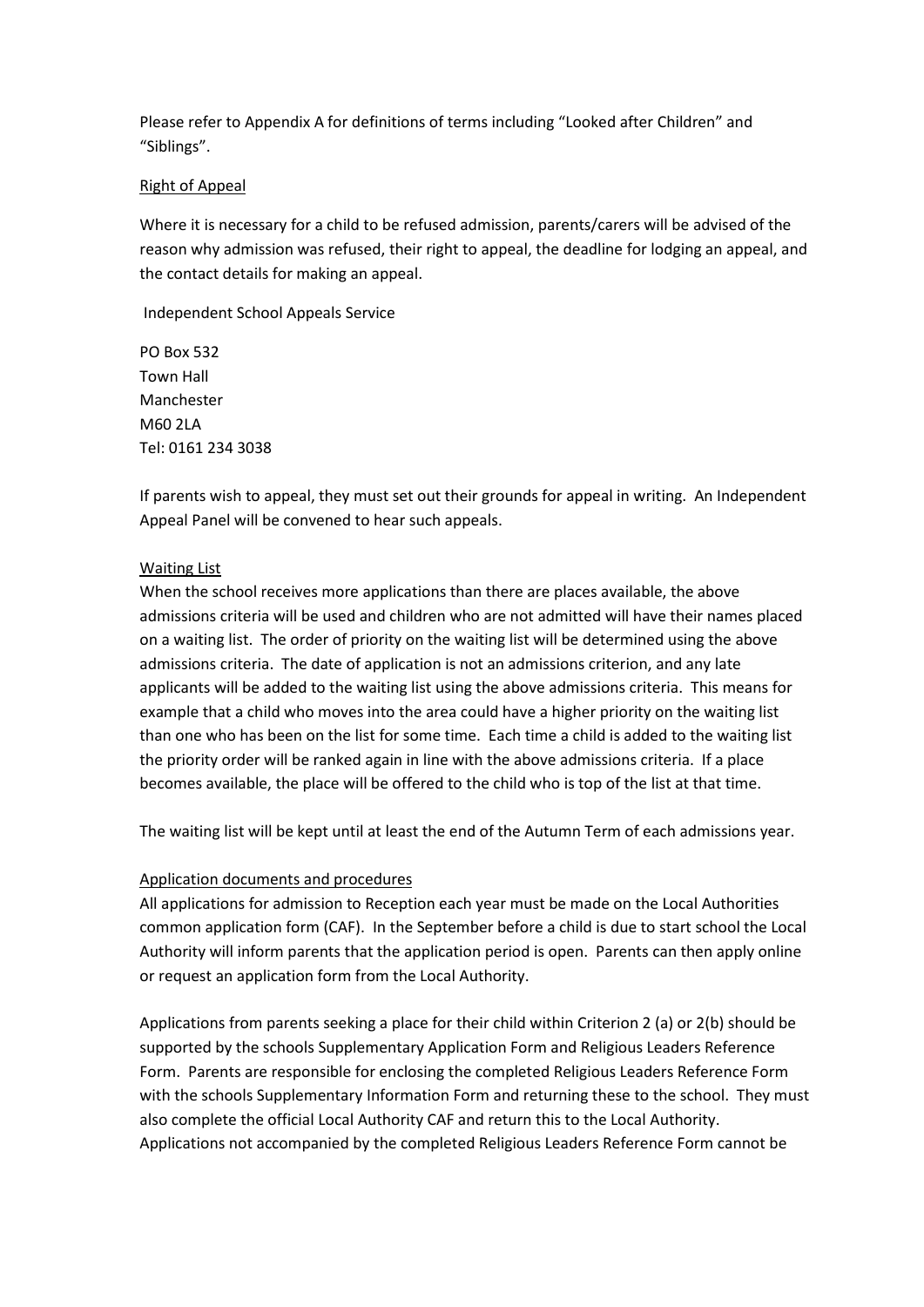considered under Criterion 2(a) or 2(b), and this may reduce the chances of a child securing a place at the school if the school is oversubscribed.

Copies of the current admissions policy and arrangements are available to parents/carers on request.

## Notification of decisions on admission applications and acceptance of places.

For admissions to year R (Reception), parents will be notified whether or not their child has been allocated a place at the school according to the Local Authority's timetable (currently 16th April) before the start of the school year in which their child is due to be admitted. A written acceptance of the place along with the child's date of birth must be delivered to the school within 14 days of the offer of a place. If no response is received within this time it will be assumed that the place is no longer required. This place will then be offered to another applicant.

## Deferred admission

Parents will be offered the option of deferring their child's entry until later in the school year. The place will be held for that child, but not beyond the beginning of the term after the child's fifth birthday, nor beyond the academic year for which the admission is sought.

## In-year admissions

All in-year applications for admission (i.e. applications other than for admission to Reception in September each year) should be through enquiries at the school or via the Local Authority In Year Admissions Form which is available online at[: www.manchester.gov.uk](http://www.manchester.gov.uk/)

## Infant class size limit

Infant classes must not contain more that 30 pupils except under the limited exceptional circumstances set out in the School Admissions Code and regulations.

Objections to the determined admissions arrangements can be made to the Schools Adjudicator.